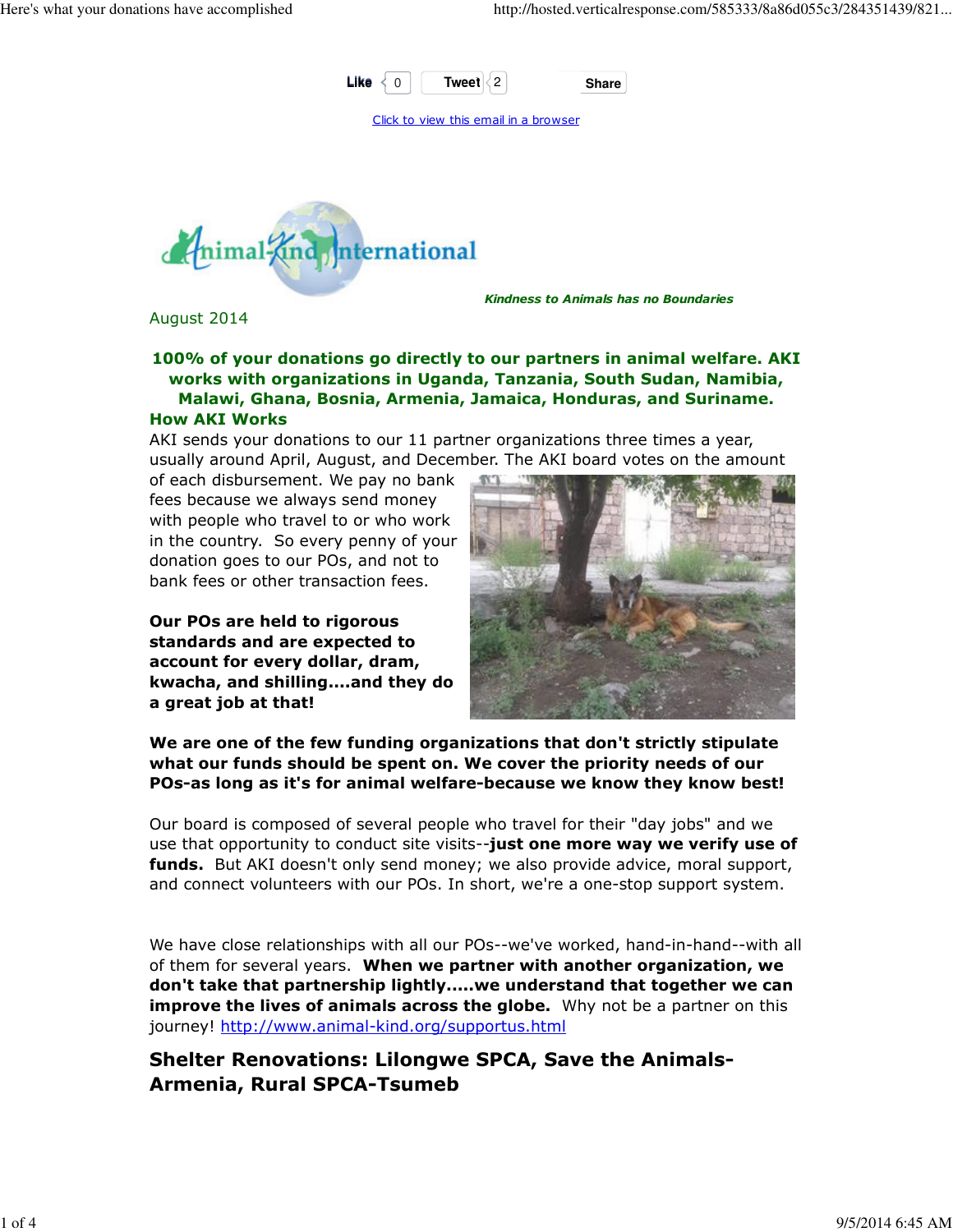



Lilongwe (Malawi) SPCA renovated their puppy pens with the last AKI disbursement (end of April) and also bought a few months of dog and cat food.

Asked what his plans are for the next AKI disbursement, Dr. Ssuna Richard (pictured above left) said: "We have a very urgent need for the cat **quarantine.** We currently house them in a the back office at the clinic, which is far from ideal. It is too small and this not only causes discomfort but makes disease control impossible. Modifying one of the structures will give us an opportunity to offer the animals a more appropriate functional space but also creates room for extra office space."

The puppy kennels are vital to saving lives in Lilongwe. In the LSPCA photo gallery, you can see pictures and read about many of the LSPCA's recently rescued puppies, who get to enjoy the new kennels. Also please consider donating to help make the cat quarantine space a reality: http://www.animal-kind.org /malawiphotoalbum.html. The LSPCA does amazing work; it is the only organization in Lilongwe helping dogs and cats.

## Armenia

For many months, we've talked about SA-Armenia's shelter roof renovations. At last count, SAA needed \$700 to complete the work, and with AKI's 2nd disbursement of 2014, they now have enough to finish roof repairs (photo right), and to start buying food for the winter months. Oleg (pictured at the top of this newsletter), one of the oldest dogs at the SAA shelter, is sure happy to hear he'll have a warm, dry, and food-filled winter! SAA still needs more money for



dog food, vet care, and continued shelter improvements. http://www.animalkind.org/armeniasavetheanimals.html

## Namibia

Because of one person's kind and generous donation in memory of her brother, Tsumeb SPCA will have enough money to complete most of their needed shelter **renovations** (photo right, the old kennels in need of repair). The shelter dates back to the 1970s and because of

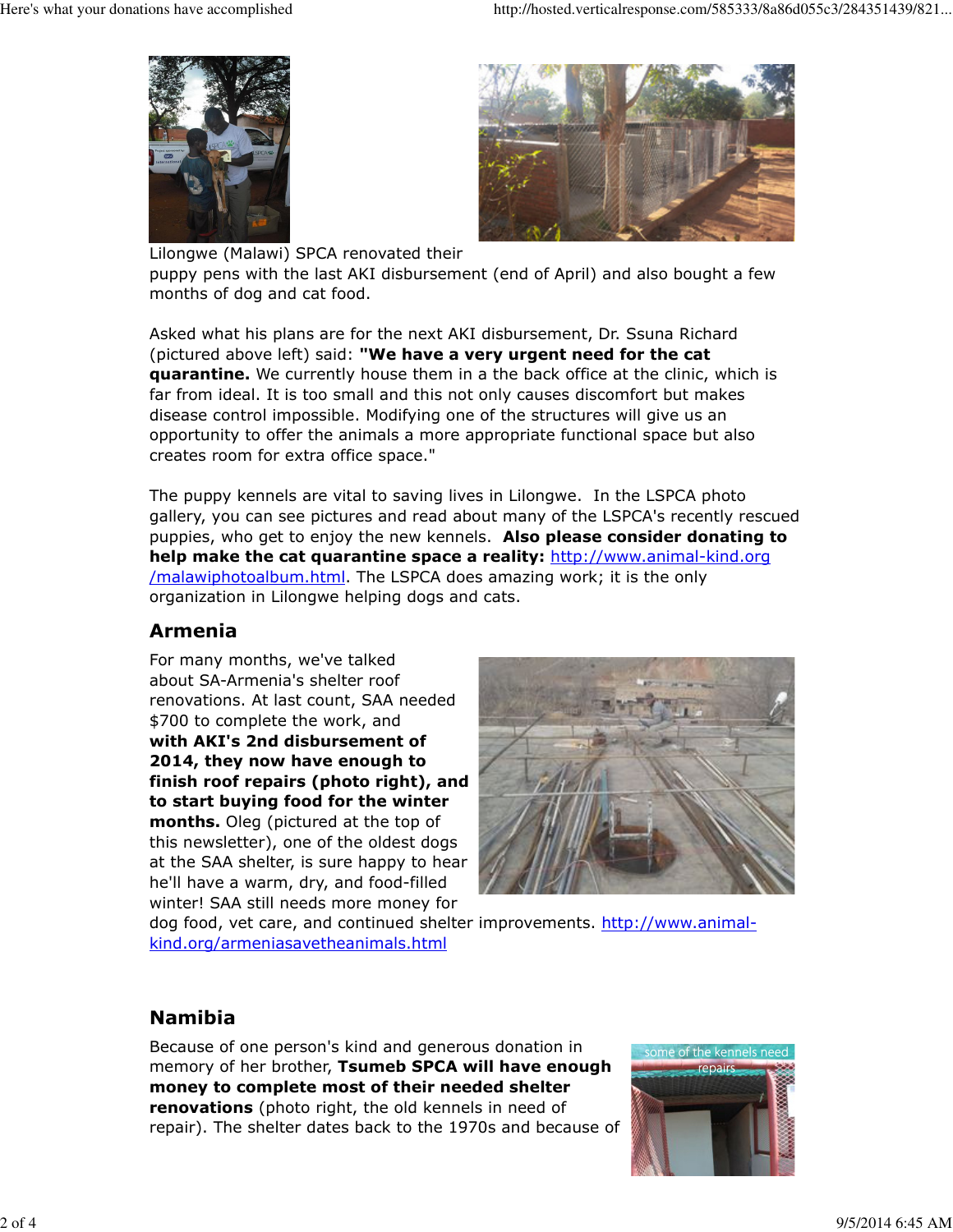lack of funds, hasn't been upgraded in decades. Tsumeb is near Etosha National Park, is located in a rural setting with few ways to raise funds, yet has to deal with many dumped animals and many misconceptions about animals.

You can read more about this donation, and also about other AKI supporters and what they are doing to help AKI help dogs and cats, donkeys and horses around the world: http://www.animal-kind.org/supporters.html



Tsumeb SPCA's kennels will include a memorial plaque. What better way to remember a loved one.

#### We've accomplished so much; please keep the momentum going and your donations coming in!

With AKI's 1st disbursement of 2014, Namibia's Have A Heart-Luderitz spayed/neutered about 30 pets and provided vet care for many more; Tanzania Animal Welfare Society built dog and cat pens--these are serving as the only shelter in all of Dar es Salaam!; Ghana SPCA copied about 300 humane ed manuals for students in their HE programme, and covered transport and teacher stipends for the HE instructors; Uganda SPCA bought pet food, covered transport and air time to rescue many dogs and cats, covered transport for their humane ed programme, bought medicines, and MORE! Helping Hands for Hounds of Honduras and Kingston Community Animal Welfare bought dog and cat food and medicines/vet supplies, and spayed several dogs and cats; and Stray Dogs Bosnia used AKI's 1st disbursement to help dogs and cats in the flood affected areas.

We believe that funding the priorities of our POs is the way to go since they are leaders in the animal welfare field in their countries; they know what is needed, and how to get their jobs done! Thank you for joining us in saluting and supporting them.

# Type Title Here

Karen Menczer, Director & the AKI Board

(photo right: Geesche of Have A Heart Namibia with Scoopy and friend. Scoopy is one of the dogs that HAH has helped with AKI funds.)



Altho we hope you enjoy hearing from AKI, if you no longer wish to receive newsletters, please reply to this message with "Unsubscribe" in the subject line or simply click on the following link Unsubscribe

Click here to forward this email to a friend